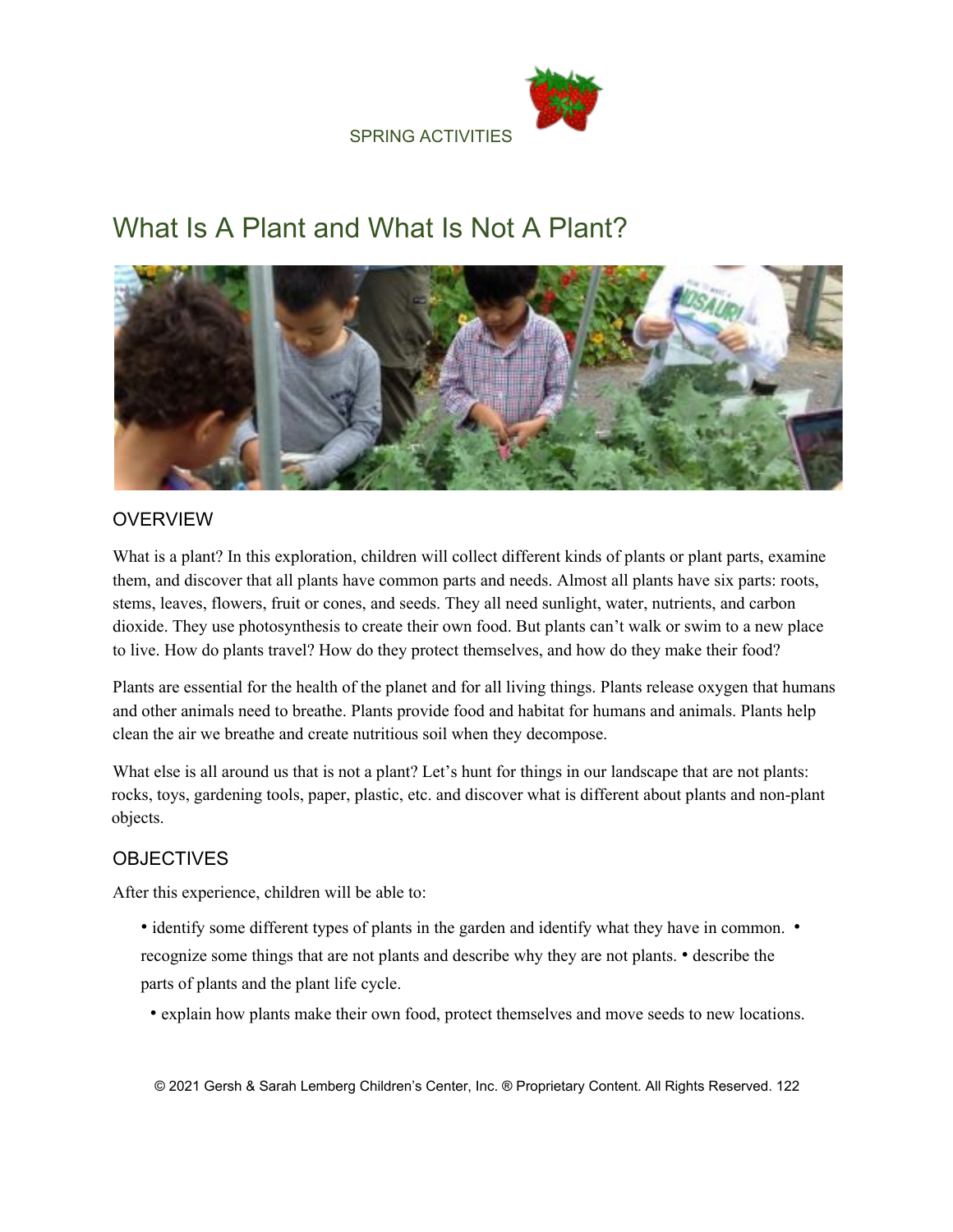SPRING ACTIVITIES



#### ESSENTIAL QUESTIONS

- What is a plant? What is not a plant?
- What do all plants have in common?
- What are the parts of plants?
- What do all plants need to grow?
- How does a plant make the food it needs to grow?
- How can plants move to a new place to grow?
- How do plants protect themselves from being eaten?
- How do plants help the earth, humans and other animals?

#### BACKGROUND

Although most young children know the word "plant" as something that grows in the ground, this exploration will help students understand why a plant is a plant, and how plants are different from other objects they observe outdoors, including animals, fungi, rocks, toys, sandboxes, etc. Plants are essential to the survival of humans and other animals. They are the foundation of the food chain, produce oxygen in our air, and provide habitats for animals.

What do all plants have in common?

Plants are living organisms that cover most of the earth, even the oceans. Some familiar types of plants are grasses, trees, vines, vegetables, cactuses, ferns and mosses. All plants need air, water, nutrients and sunlight. Plants do not have skeletons like animals have bones. Instead, they have rigid cell walls. Most plants have chloroplasts inside their cells which contain green chlorophyll. The chlorophyll absorbs sunlight and combines it with carbon dioxide in the air to make sugar in a process called photosynthesis. Plants use this sugar for food and release oxygen into the air.

Plants cannot move on their own, and rely on insects, wind, and other animals to help them move seeds and pollen to new locations.

Because plants are food for other animals, plants have learned to protect themselves. Some have spines or thorns, or poisonous chemicals to keep them from being eaten.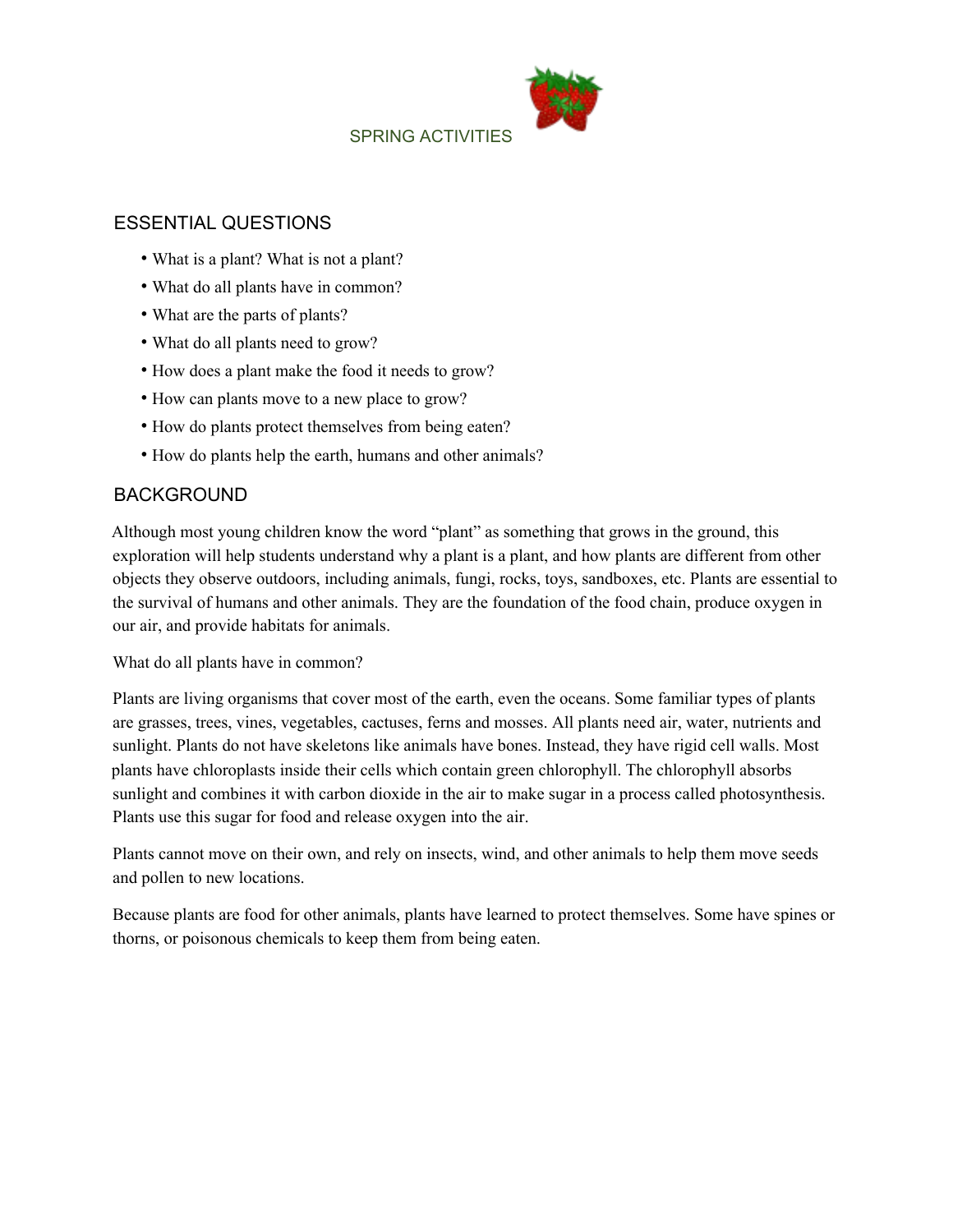© 2021 Gersh & Sarah Lemberg Children's Center, Inc. ® Proprietary Content. All Rights Reserved. 123



## SPRING ACTIVITIES

#### MATERIALS

- Companion books: *From Seed to Plant* by Gail Gibbons, *Plant Life Cycles* by Julie Lundgren and others listed in *Resources* below.
- Pictures of plant parts
- Pictures of plant life cycle
- Collection baskets or containers
- Trowels for digging up small plants by the roots
- Magnifying glasses (optional)

#### PREPARATION

Read some of the books related to plant parts and plant life cycles before going out to observe and collect plants. Have a simple illustration available to show plant parts and plant life cycle (or make one with the children before or after this activity).

## PROCEDURE: FACILITATOR'S ROLE

- Read books to the children and lead a discussion based on the essential questions above.
- Describe what the outdoor activity will consist of: collect three to five examples of a plant or a plant part. (Depending on the time of year, these might include an acorn cap, a pinecone, a flower, a clump of grass, a tree leaf, or a whole growing plant dug up by the roots.)
- Encourage children to dig up plants that are wild weeds, which can demonstrate the root, stem, leaves, and flowers as one whole system. An alternative for acquiring whole plants is to thin young plants in the vegetable garden. Maybe there are some kale or radishes or beans that need more space to grow and taking a few will actually help the garden grow better.
- Guide the children to think about what they could collect that is not a plant: is a dead stick a plant? Is a rock a plant? What about our sandbox toys? Have each child choose one or two items that they think are NOT a plant.

• Gather in a group meeting space and share what the children have collected. With each sharing, ask questions to focus attention on what all plants have in common, and name the different parts of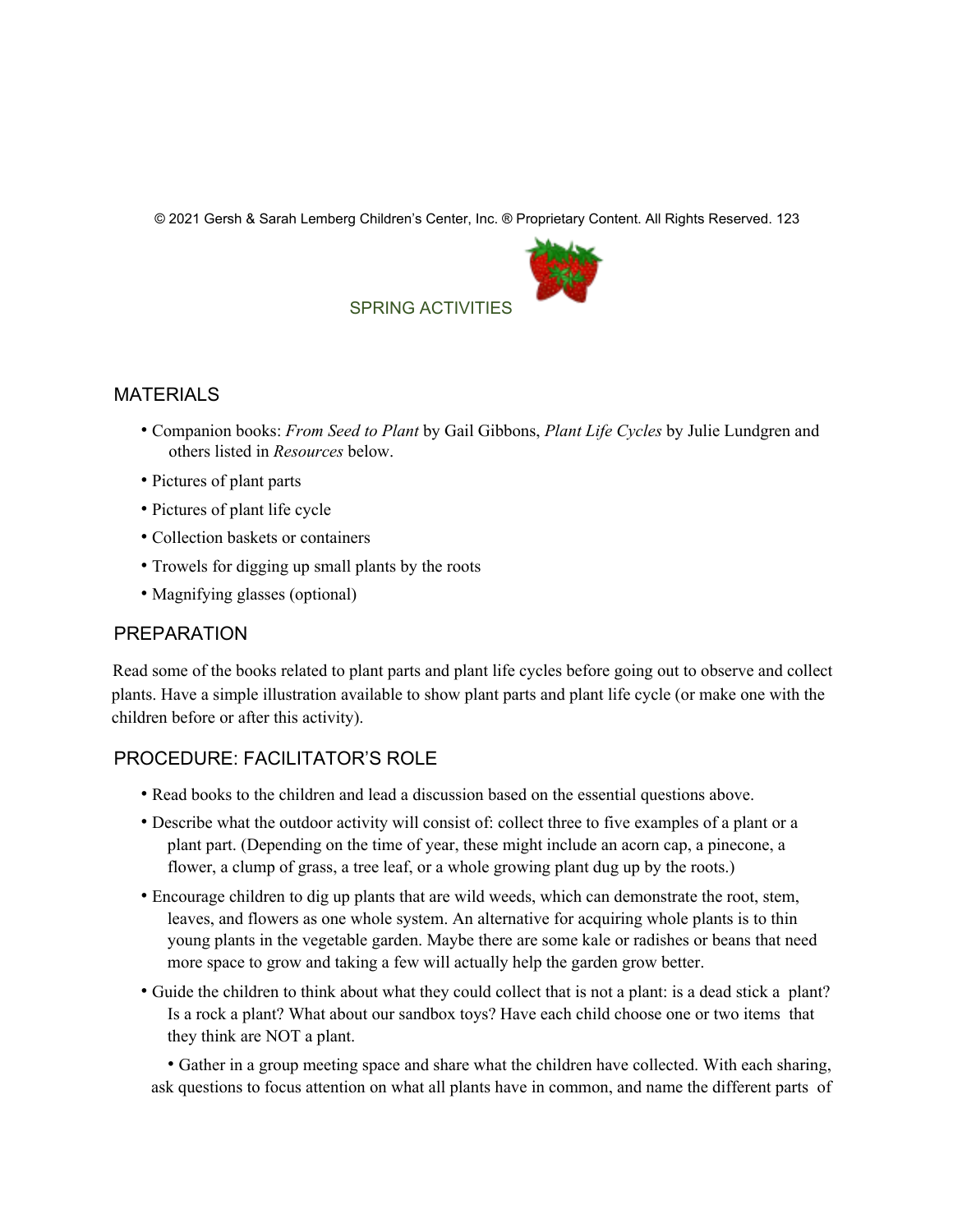the plants. Ask why the non-plant items are not the same as plants and whether they are alive.

- To get children thinking about how plants help us and the whole planet, ask the children what they think would happen if there were no plants on earth.
- Show the children pictures of plant parts and the plant life cycle and finish the session by talking about how plants make their own food, protect themselves and move to new locations. If you have examples of thorny plants or sensitive leaves that close on touch, or plants with seed pods on them, take time to examine these in their habitats.

© 2021 Gersh & Sarah Lemberg Children's Center, Inc. ® Proprietary Content. All Rights Reserved. 124



## SPRING ACTIVITIES

# PROCEDURE: CHILD'S ROLE

- Listen to the books; ask questions and share comments.
- Listen to instructions on what they will look for and collect.
- Collect three to five examples of plants and one or two examples of non-plants.
- Share and discuss what was collected, making hypotheses about what all plants have in common, and why plants are so important to the health of the earth, humans and all animals.

# ADAPTATIONS FOR AGE AND ABILITY

Make collages or drawings of the parts of a plant. Label the parts with the corresponding words. Older children could each make their own illustrated plant life cycle poster to help them internalize the process.

Explore in more detail the ways that plants help the earth: animal habitats, food chain, cleaning air and water, etc.

## FOLLOW UP

Follow up with some of the related activities in this book: *Plant Plumbing, Strawberries: How a Flower Becomes a Fruit, Seed Sprouting* and *Beneficial Flowers/Pollinators*. These activities reiterate the life cycle of plants and the parts of plants. Children will soon become familiar with the names of plant parts and the plant life cycle: sprouting, growing first leaves, then a stem, and eventually a flower, fruit and seeds within the fruit.

## RESOURCES

Web links to printable *Parts of a Plant* and *What Do Plants Need* worksheets and coloring sheets are in the *Resources* section at the end of this book.

#### **Books**

*From Seed to Pumpkin* by Wendy Pfeffer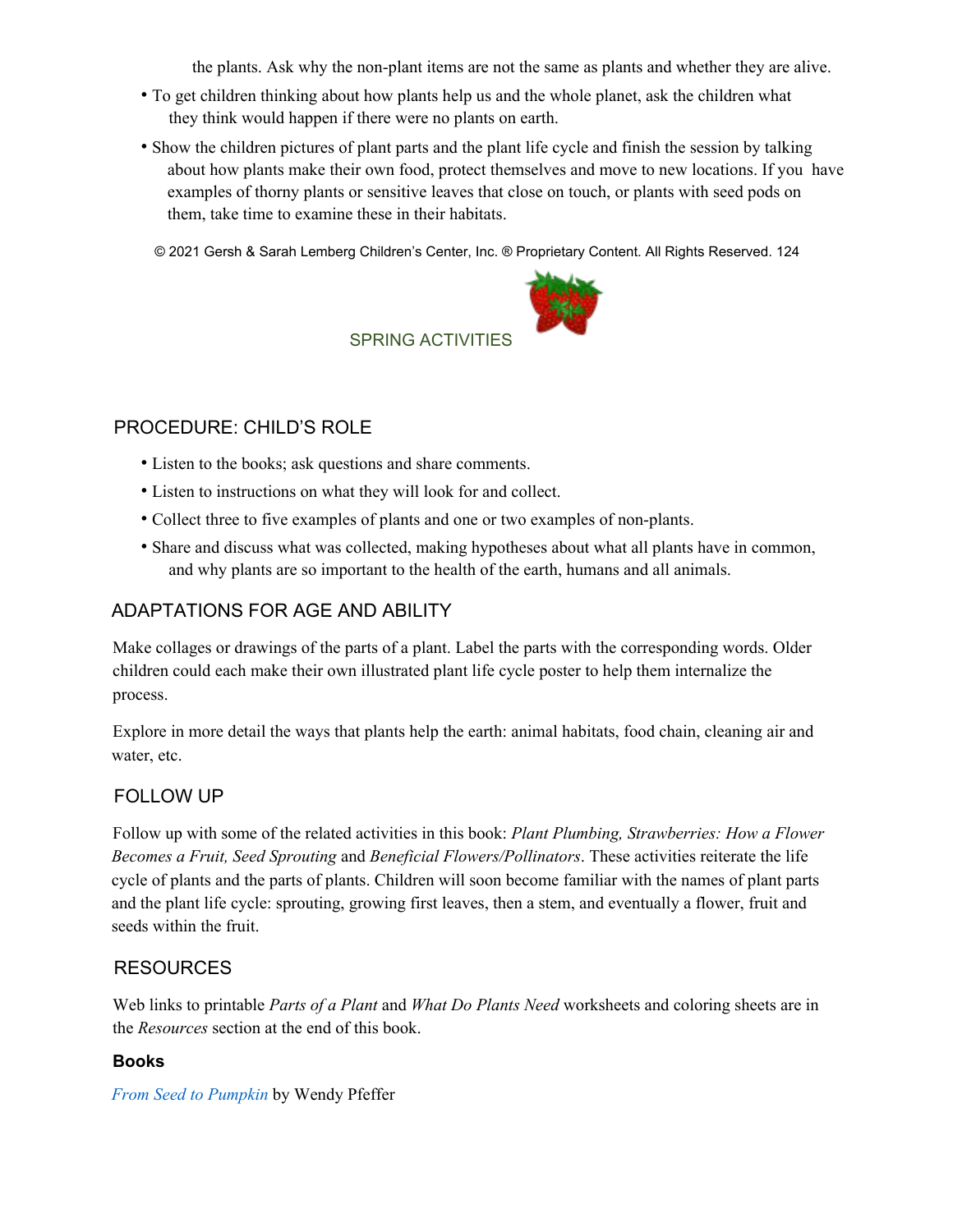*From Seed to Plant* by Gail Gibbons

*Good Job, Oliver!* by Laurel Molek

*How Do Apples Grow?* by Betsy Maestro

*Plant Life Cycles* by Julie Lundgren

*Plant Plumbing: A Book About Roots and Stems* by Susan Blackaby

*Stems* by Vijaya Bodach

*What Do Roots Do?* by Kathleen Kudlinski

© 2021 Gersh & Sarah Lemberg Children's Center, Inc. ® Proprietary Content. All Rights Reserved. 125



SPRING ACTIVITIES

### **Online Graphic Aids**

Parts of a Flower (or all plants)

Plant part coloring and labelling worksheet (free download)

Plant Life Cycle Poster

#### **Videos**

What is A Plant? (for ages 4+. Simply explained, with quite a bit of detail, including carnivorous plants and other adaptations plants have made to protect and feed themselves. Great photographs.)

From a Seed to a Flower (for ages 2-5; very basic video, animated with playdough)